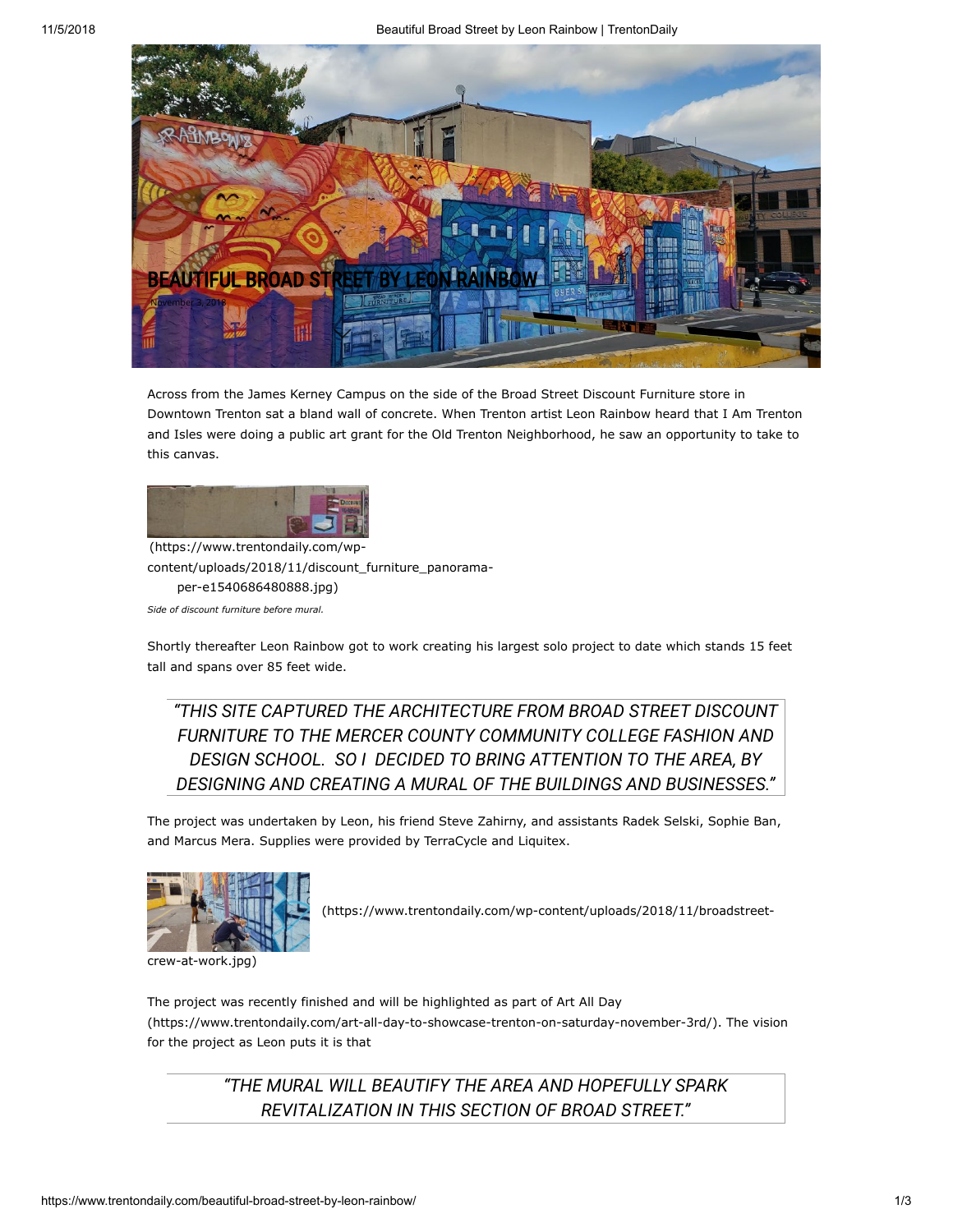

(https://www.trentondaily.com/wp-

[content/uploads/2018/11/beautiful-broad-right.jpg\)](https://www.trentondaily.com/wp-content/uploads/2018/11/beautiful-broad-right.jpg)

## **Leon Rainbow**

Leon first came to Trenton in the late 1990's to pursue an associate's degree from Mercer County Community College. Since then Leon has gone onto become a PhD level instructor in the local arts scene.

Leon chose to call Trenton home for both the arts scene as well as the community and its people. He remarks how the city has embraced and supported him through his artistic journey. He has become one of the leaders in the arts community which has been growing and building over the past 15 years in the Capital City.

During 2018 he has also completed murals in Trenton on the Front Street Garage, Perry Street, at the Trenton Health Team's new location at One West State Street, and the West Ward Anti-Smoking Mural.



(https://www.trentondaily.com/ content/uploads/2018/09/leonbillboard.jpg) *Billboard on Perry Street*



(https://www.trentondaily.com/wp[content/uploads/2018/09/leon-trenton](https://www.trentondaily.com/wp-content/uploads/2018/09/leon-trenton-health-team.jpg)health-team.jpg)



[\(https://www.trentondaily.com/](https://www.trentondaily.com/wp-content/uploads/2018/09/city-on-my-back.jpg) content/uploads/2018/09/cityon-my-back.jpg) *Mural by Leon Rainbow at Front Street Garage*

He describes the concept behind the Perry Street billboard as "Growth" which is "Represented by the sunflower. It also depicts planting which is synonymous with planting seeds artistically and the neighborhood growth. I chose the sunflower because it represents light and positivity."



[content/uploads/2018/09/smoking.jpg\)](https://www.trentondaily.com/wp-content/uploads/2018/09/smoking.jpg) *West Ward Anti-Smoking Mural*

Outside of Trenton, Leon has garnered

acclaim for his works as he has produced pieces for commercial properties such as the TRC headquarters in West Windsor and Jet.com in Burlington. He most recently was featured in a joint exhibit at the Lake Front [Gallery at Robert Wood Johnson University Hospital which showcased him and his teacher Mel Leipzig](https://www.trentondaily.com/strokes-of-trenton-ready-to-be-edited/) (https://www.trentondaily.com/strokes-of-trenton-ready-to-be-edited/).